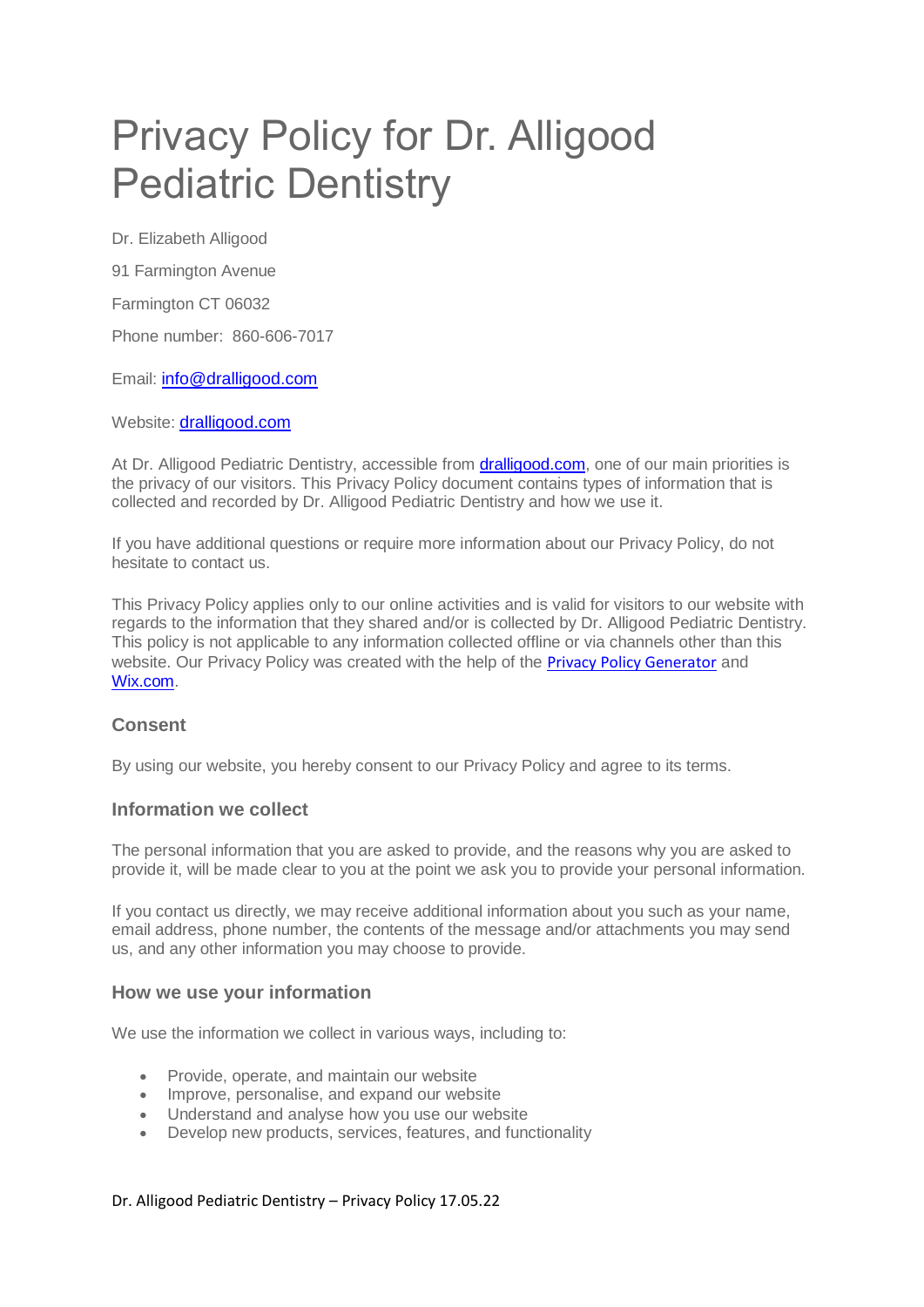- Communicate with you, either directly or through one of our partners, including for customer service, to provide you with updates and other information relating to the website, and for marketing and promotional purposes
- Send you emails
- Find and prevent fraud

#### **Where we store your information**

Our company is hosted on the Wix.com platform. Wix.com provides us with the online platform that allows us to sell our products and services to you. Your data may be stored through Wix.com's data storage, databases and the general Wix.com applications. They store your data on secure servers behind a firewall.

All direct payment gateways offered by Wix.com and used by our company adhere to the standards set by PCI-DSS as managed by the PCI Security Standards Council, which is a joint effort of brands like Visa, MasterCard, American Express and Discover. PCI-DSS requirements help ensure the secure handling of credit card information by our store and its service providers.

Certain employees within our organisation and our contractors may receive your data via email where you have completed our website contact form or carried out a transaction on our site. The data will only be used for the purpose of completing your transaction or to respond to you about your communication with us. Those allocated individuals accessing your data have a duty of confidentiality.

# **Log Files**

Dr. Alligood Pediatric Dentistry follows a standard procedure of using log files. These files log visitors when they visit websites. All hosting companies do this and a part of hosting services' analytics. The information collected by log files include internet protocol (IP) addresses, browser type, Internet Service Provider (ISP), date and time stamp, referring/exit pages, and possibly the number of clicks. These are not linked to any information that is personally identifiable. The purpose of the information is for analysing trends, administering the site, tracking users' movement on the website, and gathering demographic information.

# **Cookies and Web Beacons**

Like any other website, Dr. Alligood Pediatric Dentistry uses 'cookies'. These cookies are used to store information including visitors' preferences, and the pages on the website that the visitor accessed or visited. The information is used to optimise the users' experience by customising our web page content based on visitors' browser type and/or other information.

For more general information on cookies, please read ["What Are Cookies"](https://www.privacypolicyonline.com/what-are-cookies/) or view our cookie policy, which is available on our website.

# **Third Party Privacy Policies**

Dr. Alligood Pediatric Dentistry's Privacy Policy does not apply to other advertisers or websites. Thus, we are advising you to consult the respective Privacy Policies of these third-party ad servers for more detailed information. It may include their practices and instructions about how to opt-out of certain options.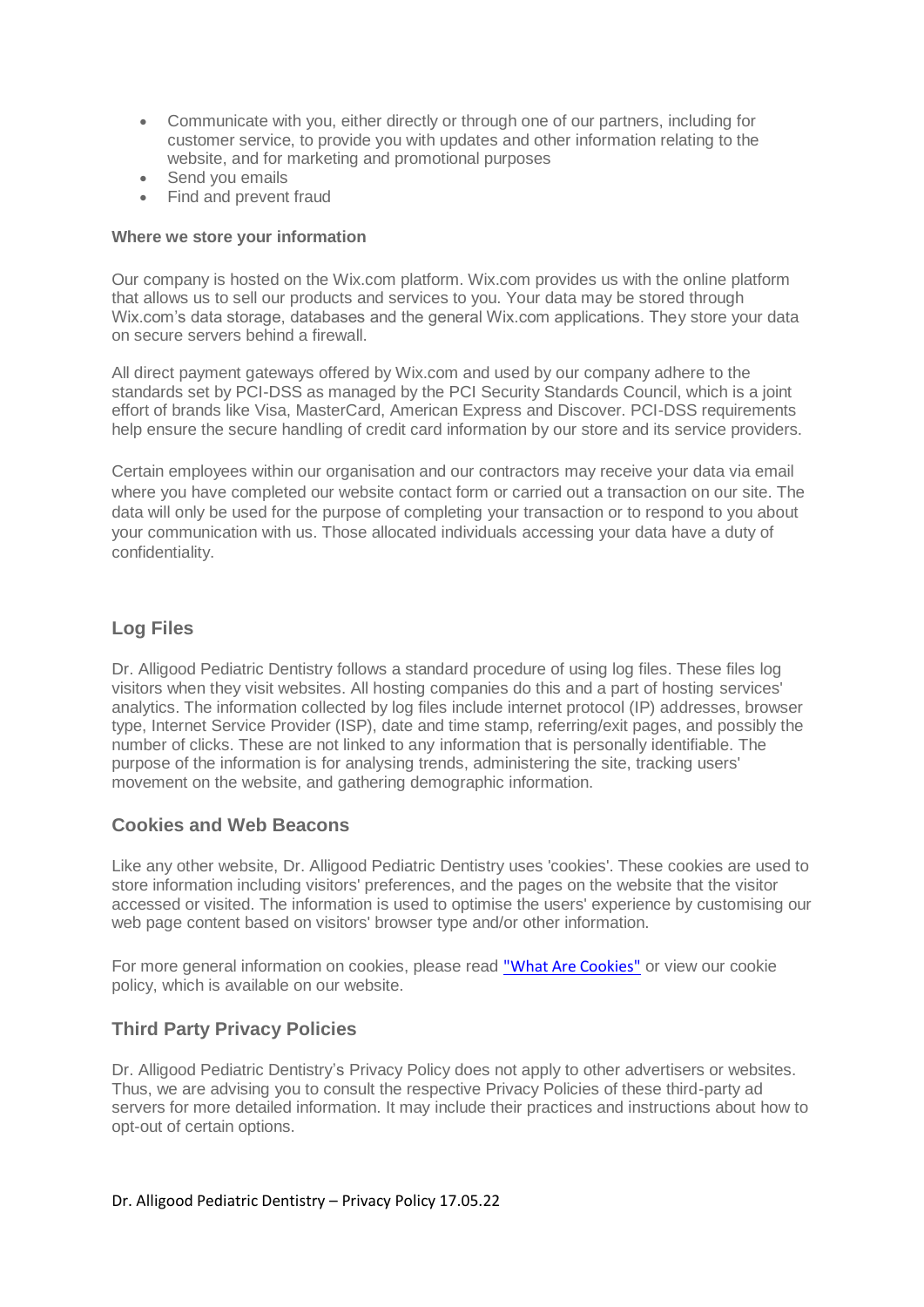You can choose to disable cookies through your individual browser options. To know more detailed information about cookie management with specific web browsers, it can be found at the browsers' respective websites.

# **CCPA Privacy Rights (Do Not Sell My Personal Information)**

Under the CCPA, among other rights, California consumers have the right to:

Request that a business that collects a consumer's personal data disclose the categories and specific pieces of personal data that a business has collected about consumers.

Request that a business delete any personal data about the consumer that a business has collected.

Request that a business that sells a consumer's personal data, not sell the consumer's personal data.

If you make a request, we have one month to respond to you. If you would like to exercise any of these rights, please contact us.

# **GDPR Data Protection Rights**

We would like to make sure you are fully aware of all of your data protection rights. Every user is entitled to the following:

The right to access – You have the right to request copies of your personal data. We may charge you a small fee for this service.

The right to rectification – You have the right to request that we correct any information you believe is inaccurate. You also have the right to request that we complete the information you believe is incomplete.

The right to erasure – You have the right to request that we erase your personal data, under certain conditions.

The right to restrict processing – You have the right to request that we restrict the processing of your personal data, under certain conditions.

The right to object to processing – You have the right to object to our processing of your personal data, under certain conditions.

The right to data portability – You have the right to request that we transfer the data that we have collected to another organization, or directly to you, under certain conditions.

If you make a request, we have one month to respond to you. If you would like to exercise any of these rights, please contact us.

#### Children's Information

Another part of our priority is adding protection for children while using the internet. We encourage parents and guardians to observe, participate in, and/or monitor and guide their online activity.

#### Dr. Alligood Pediatric Dentistry – Privacy Policy 17.05.22